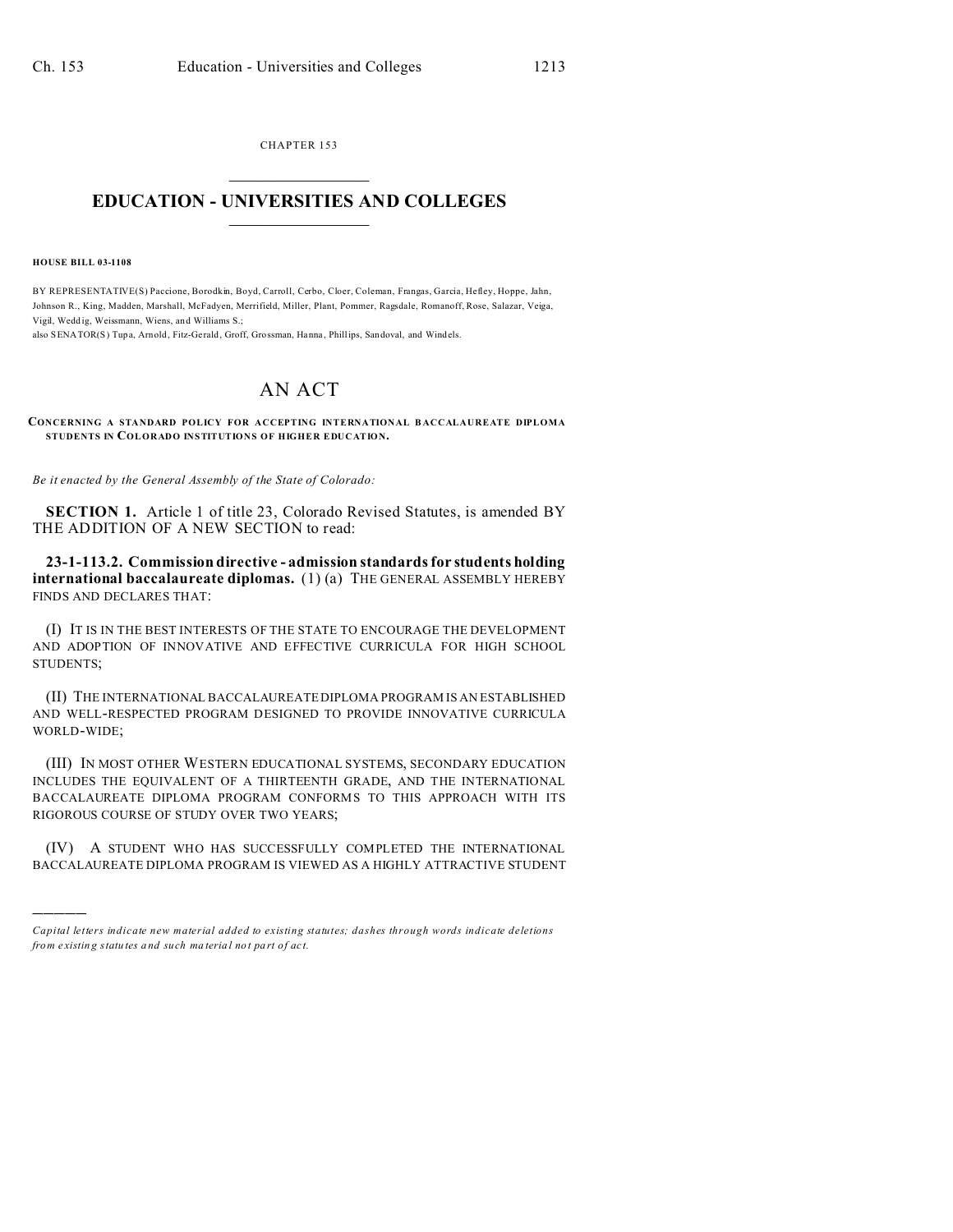BY INSTITUTIONS OF HIGHER EDUCATION DUE TO THE STUDENT'S AMBITION, WORK HABITS, AND SCHOLARSHIP;

(V) NATIONWIDE, INSTITUTIONS OF HIGHER EDUCATION RECOGNIZE THE HIGH LEVEL OF ACADEMIC SOPHISTICATION OF INTERNATIONAL BACCALAUREATESTUDENTS AND MANY OFFER CONSIDERABLE COLLEGE CREDIT AS AN INDUCEMENT FOR THOSE STUDENTS TO ATTEND THEIR INSTITUTIONS;

(VI) MANY COLORADO INTERNATIONAL BACCALAUREATE STUDENTS LEAVE THE STATE TO ATTEND INSTITUTIONS OF HIGHER EDUCATION THAT PROVIDE ATTRACTIVE OFFERS OF CREDIT; AND

(VII) IT IS IN THE BEST INTERESTS OF COLORADO TO RETAIN THE STATE'S BEST AND BRIGHTEST STUDENTS WHO CAN ESTABLISH PERMANENT RESIDENCY AND SUBSEQUENTLY CONTRIBUTE TO THE INTELLECTUAL AND ECONOMIC VITALITY OF THE STATE.

(b) IT IS THEREFORE THE INTENT OF THE GENERAL ASSEMBLY IN ENACTING THIS SECTION THAT COLORADO INSTITUTIONS OF HIGHER EDUCATION BE REQUIRED TO ADOPT COMPREHENSIVE AND REASONABLE POLICIES TO OFFER CREDIT TO INTERNATIONAL BACCALAUREATE STUDENTS.

(2) (a) ON OR BEFORE JANUARY 1, 2004, THE COMMISSION SHALL ENSURE THAT EACH GOVERNING BOARD OF A STATE-SUPPORTED BACCALAUREATE AND GRADUATE INSTITUTION OF HIGHER EDUCATION IN THE STATE ADOPT AND IMPLEMENT, FOR EACH OF THE INSTITUTIONS UNDER ITS CONTROL, A POLICY FOR THE ACCEPTANCE OF FIRST-TIME FRESHMAN STUDENTS WHO HAVE SUCCESSFULLY COMPLETED AN INTERNATIONAL BACCALAUREATE DIPLOMA PROGRAM.

(b) EACH GOVERNING BOARD SHALL REPORT THE POLICY ADOPTED AND IMPLEMENTED PURSUANT TO PARAGRAPH (a) OF THIS SUBSECTION (2) TO THE COMMISSION AND SHALL MAKE THE POLICY AVAILABLE TO THE PUBLIC IN AN ELECTRONIC FORMAT.

(c) EACH GOVERNING BOARD SHALL SET THE NUMBER OF CREDITS THE INSTITUTION MAY GRANT TO A STUDENT WHO HAS SUCCESSFULLY COMPLETED AN INTERNATIONAL BACCALAUREATE DIPLOMA PROGRAM. EXCEPT AS OTHERWISE PROVIDED IN PARAGRAPH (d) OF THIS SUBSECTION (2), THE NUMBER OF CREDITS GRANTED BY AN INSTITUTION SHALL BE, AT A MINIMUM, TWENTY-FOUR SEMESTER CREDITS OR THEIR EQUIVALENT. EACH GOVERNING BOARD SHALL IDENTIFY THE SPECIFIC GENERAL EDUCATION OR ELECTIVE REQUIREMENTS THAT THE STUDENT SATISFIES BY HAVING SUCCESSFULLY COMPLETED THE INTERNATIONAL BACCALAUREATE DIPLOMA PROGRAM AND SHALL OUTLINE THE CONDITIONS NECESSARY TO AWARD THE CREDITS.

(d) EACH INSTITUTION MAY DETERMINE THE LEVEL OF STUDENT PERFORMANCE NECESSARY TO GRANT THE CREDITS, AS MEASURED BY A STUDENT'S EXAM PERFORMANCE IN THE SPECIFIC COURSES CONSTITUTING THE INTERNATIONAL BACCALAUREATE DIPLOMA PROGRAM. AN INSTITUTION MAY ONLY GRANT LESS THAN TWENTY-FOUR SEMESTER CREDITS OR THEIR EQUIVALENT IF THE STUDENT HAS RECEIVED A SCORE OF LESS THAN FOUR ON AN EXAM ADMINISTERED AS PART OF THE INTERNATIONAL BACCALAUREATE DIPLOMA PROGRAM, IN WHICH CASE THE NUMBER